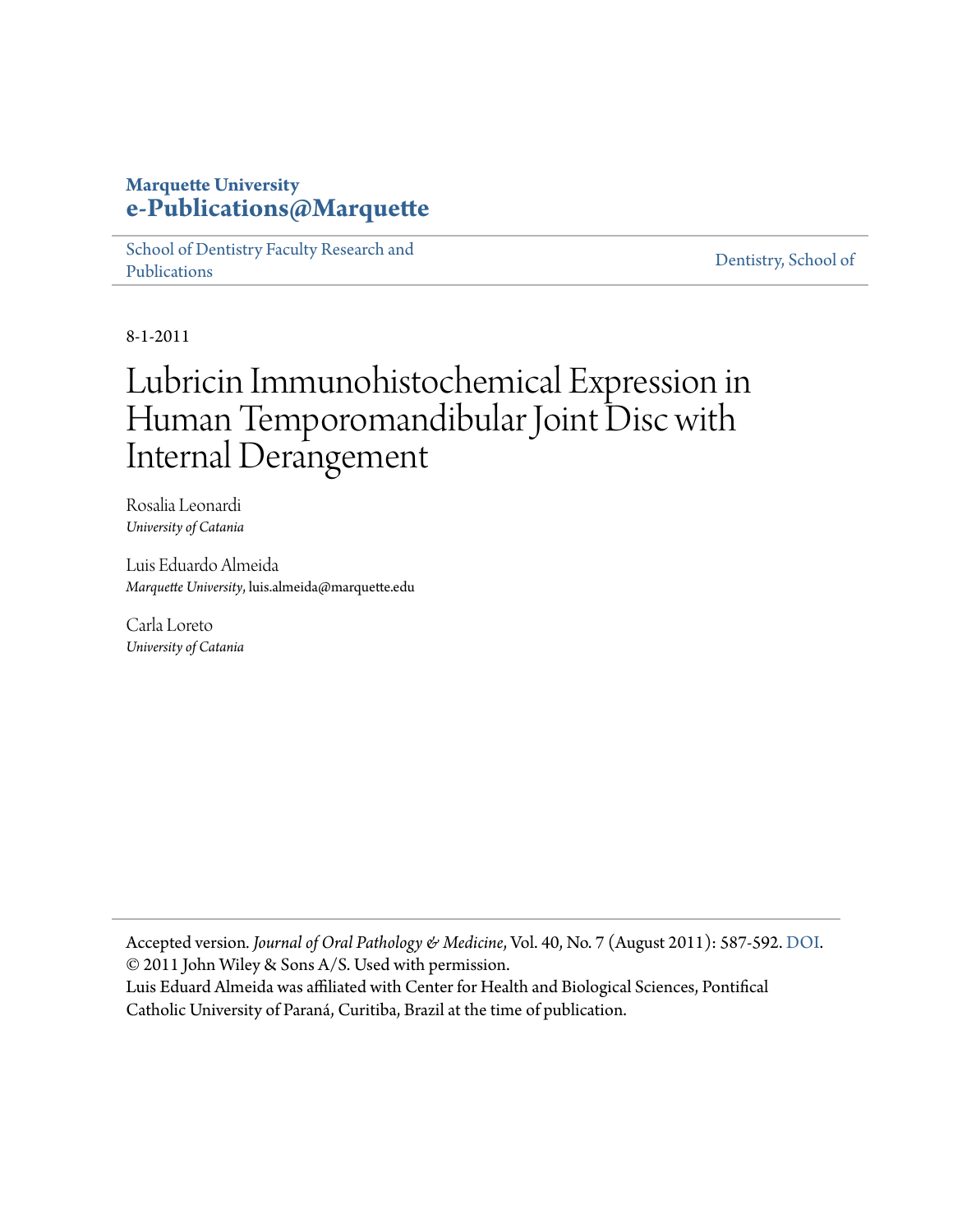**Marquette University**

# **e-Publications@Marquette**

## *Dentistry Faculty Research and Publications/School of Dentistry*

*This paper is NOT THE PUBLISHED VERSION;* **but the author's final, peer-reviewed manuscript.** The published version may be accessed by following the link in the citation below.

*Journal of Oral Pathology & Medicine*, Vol. 40, No. 7 (August 2011): 587-592. DOI. This article is © Wiley and permission has been granted for this version to appear in [e-Publications@Marquette.](http://epublications.marquette.edu/) Wiley does not grant permission for this article to be further copied/distributed or hosted elsewhere without the express permission from Wiley.

# Lubricin immunohistochemical expression in human temporomandibular joint disc with internal derangement

Rosalia Leonardi Department of Dentistry, Faculty of Dentistry, University of Catania, Policlinico Universitario, Catania, Italy

#### Luis Eduardo Almeida

School of Dentistry, Marquette University, Milwaukee, WI, USA Center for Health and Biological Sciences, Pontifical Catholic University of Paraná, Curitiba, Brazil

#### Carla Loreto

Department of Anatomy, Diagnostic Pathology, Forensic Medicine, Hygiene and Public Health, University of Catania, Catania, Italy

#### Abstract

Lubricin is a chondroprotective, mucinous glycoprotein which contribute to joint lubrication, especially to boundary lubrication and maintains joint integrity. The present investigation aimed to study the immunolocalization of lubricin in TMJ discs from patients affected by anterior disc displacement with reduction (ADDwR) ADDwoR. Eighteen TMJ displaced disc affected by ADDwoR were processed immunohistochemically, with a polyclonal anti-lubricin antibody, used at 1:50 working dilution. The percentage of lubricin immunopositive cells (extent score  $=$  ES) and the extent of lubricin staining of the disc extracellular matrix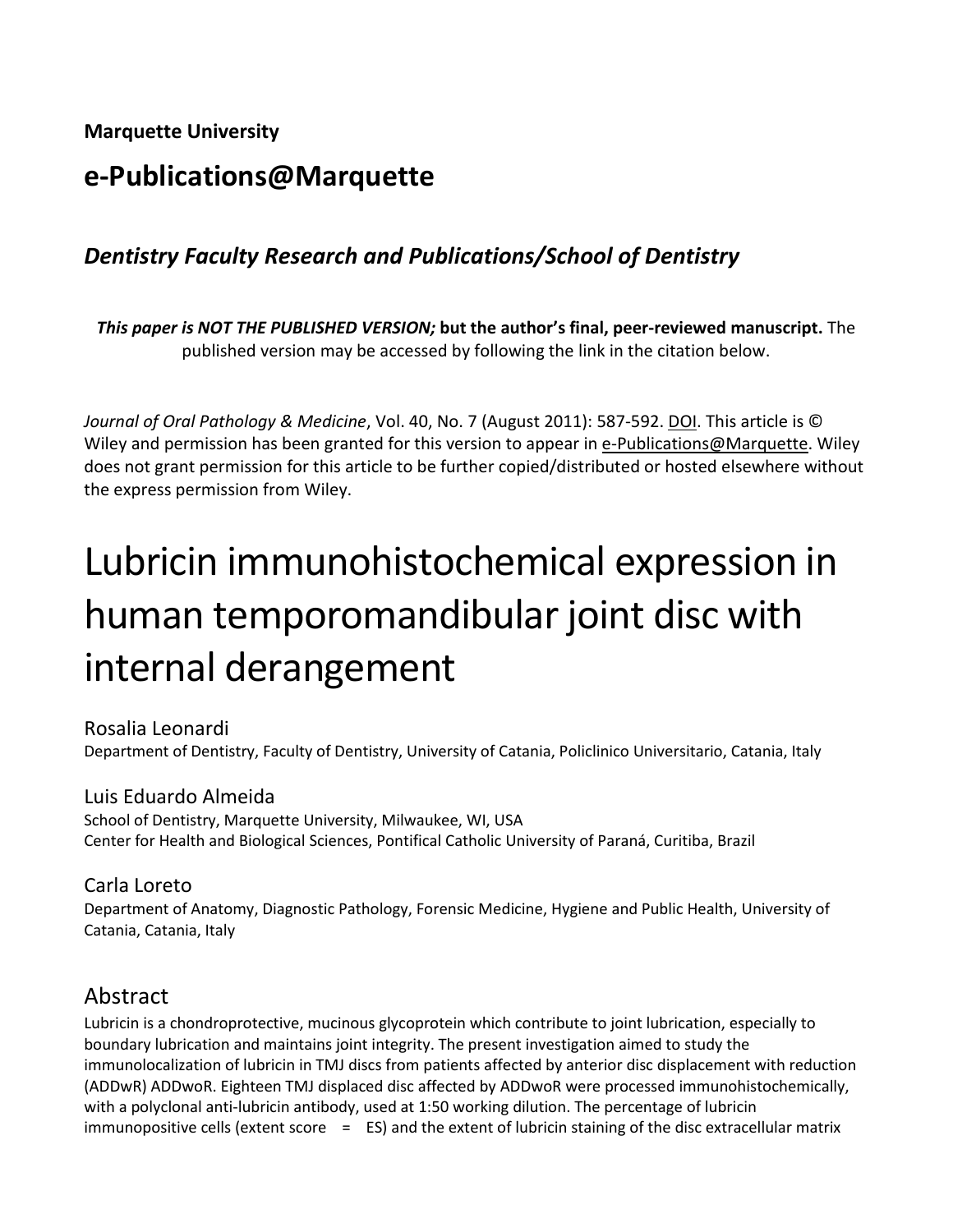(ECM), were evaluated. Each sample was scored for histopathological changes. Percentage of immunostained surface disc cells was the same (ES =  $4$ ) in both control and ADDwOR cells, being this data not statistically significant (*P* < 0.05). In pathological specimens the percentages of lubricin-stained cells was very high with an ES of 4 respect to control specimen, and this difference was statistically significant different (*P* > 0.05). The extracellular matrix (ECM) of discs at the disc surfaces of both pathological and normal specimens was very heavily stained (++++). Both the ES and ECM staining were not statistically correlated to the TMJ degeneration score according to the Spearman's rank correlation coefficient. According to our findings, a longstanding TMJ disc injury, affects lubricin expression in the TMJ disc tissue and not its surfaces, moreover, lubricin immunostaining is not correlated to TMJ disc histopathological changes.

#### Keywords

Derangement, disc, lubrification, temporomandibular joint disorders

## Introduction

Disc displacement or internal derangement (ID) of the temporomandibular joint (TMJ) is defined as an abnormal positional relationship of the disc relative to the mandibular condyle and the articular eminence  $(1)$ . There are two common types of ID: as an anterior disc displacement with reduction (ADDwR) and an anterior disc displacement without reduction (ADDwoR)  $(2, 3)$  $(2, 3)$ . ID is a frequent condition that has been documented by clinical, anatomical, radiographical and surgical observations [\(4,](https://onlinelibrary.wiley.com/doi/full/10.1111/j.1600-0714.2011.01012.x#b4) [5\)](https://onlinelibrary.wiley.com/doi/full/10.1111/j.1600-0714.2011.01012.x#b5). It should be noted that ID frequently precedes the onset of TMJ osteoarthrosis (OA). The process of TMJ–OA is characterized by degenerative joint changes, such as deterioration and abrasion of articular cartilage and disc surfaces, as well as occurrence of thickening and remodelling of the underlying bone. Nevertheless, little is known about the aetiopathogenic mechanisms leading to disc displacement as investigations did not reach consistent results [\(6](https://onlinelibrary.wiley.com/doi/full/10.1111/j.1600-0714.2011.01012.x#b6)[-10\)](https://onlinelibrary.wiley.com/doi/full/10.1111/j.1600-0714.2011.01012.x#b10).

Trauma, functional overloading, joint laxity, lack of lubrification, hyperactivity of the lateral pterygoid muscle as well as occlusal factors have also been mentioned in this respect [\(4\)](https://onlinelibrary.wiley.com/doi/full/10.1111/j.1600-0714.2011.01012.x#b4). Actually, it is believed that the most significant aberration of all suggested processes, terminating in disc displacement, is an increase in joint friction [\(6\)](https://onlinelibrary.wiley.com/doi/full/10.1111/j.1600-0714.2011.01012.x#b6), because of a reduction in boundary lubrification. As a consequence, joint lubrication can be considered of great importance for a better understanding of the pathophysiology of the TMJ diseases  $(11)$ .

Several molecules present in synovial fluid have been reported to contribute to joint lubrication, especially to boundary lubrication [\(1,](https://onlinelibrary.wiley.com/doi/full/10.1111/j.1600-0714.2011.01012.x#b1) [6\)](https://onlinelibrary.wiley.com/doi/full/10.1111/j.1600-0714.2011.01012.x#b6). Among them, a mucinous glycoprotein called lubricin. Lubricin is a chondroprotective, mucinous glycoprotein, which is a product of the proteoglycan 4 (PRG4) gene, and is homologous to molecules referred to as superficial zone protein (SZP). Lubricin, also known as SZP, megakaryocyte stimulating factor, hemangiopoietin or PRG4 has been found in a number of tissues, including synovial membrane and fluid  $(12-14)$  $(12-14)$ , superficial zone of cartilage  $(15)$ , tendon  $(16)$  and meniscus  $(17, 18)$  $(17, 18)$ . The essential role for lubricin, in maintaining joint integrity, has been demonstrated through the identification of disease-causing mutations in patients with the autosomal recessive disorder camptodactyly-arthropathy-coxa vara-pericarditis syndrome [\(19\)](https://onlinelibrary.wiley.com/doi/full/10.1111/j.1600-0714.2011.01012.x#b19).

As far as the TMJ is concerned, several reviews  $(6, 11, 20)$  $(6, 11, 20)$  $(6, 11, 20)$  have underlined the importance of lubricin as a biochemical factor associated with the regulation of TMJ lubrification. Nonetheless, data from these investigations were based on joints other than TMJ. In fact, except for one study which demonstrated the importance of lubricin in bovine mandibular condyle cartilage [\(15\)](https://onlinelibrary.wiley.com/doi/full/10.1111/j.1600-0714.2011.01012.x#b15), no data are available for TMJ disc. Accordingly, the present investigation aimed to study the immunolocalization of lubricin in TMJ discs from patients affected by ADDwoR vs. normal TMJ discs, to determine any difference between these two samples in the percentage of disc cells that contained lubricin and the degree of extracellular matrix (ECM) staining.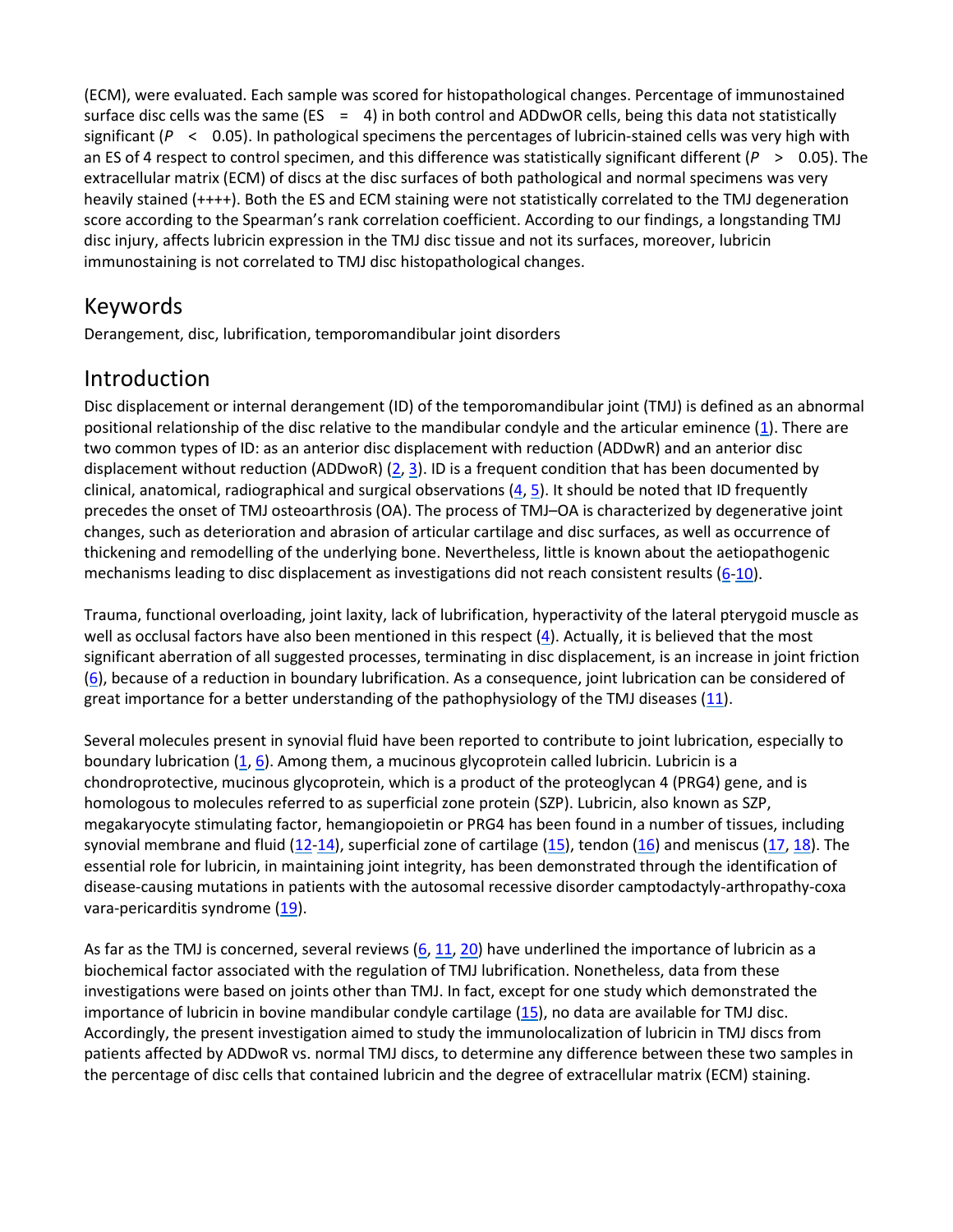# Materials and methods

#### Patients and tissues

Eighteen TMJ-displaced disc specimens were collected from consecutive patients treated between 2002 and 2009 at the University of Pontifical Catholic University of Paraná, Brazil. Sixteen virtually unaffected human TMJ discs were studied along with the pathological material. After project approval by the ethic committee of the same University, informed consent was obtained from each patient before tissue collection.

The discs (10 from the right TMJ and 8 from the left) were obtained from 14 female and 4 male patients, affected by ADDwoR, as confirmed by their clinical history, examination and magnetic resonance imaging studies. The mean age of all patients was  $43.2 \pm 5.4$  years. The diagnosis that led to surgery was disc derangement with associated pain and impairment of function. These patients had been unsuccessfully nonsurgical treated before surgery and had TMJ pain or interference with mandibular movements. TMJ discs from patients with other TMJ diseases, dentofacial deformity, major jaw trauma, previous TMJ surgery and previous steroid injections in the TMJ were not included in this study.

All the surgically removed patients' discs were macroscopically deformed, none of the discs having a normal biconcave shape.

The previously mentioned sixteen autopsy TMJ disc specimens were obtained bilaterally from eight cadavers (three males and five females). The mean period (and standard deviation) between the death of the donor and tissue harvest was  $14 \pm 2$  h. The cadaver donors' mean age was  $44 \pm 6$  years, at the time of death. The causes of death of the donors were cardiovascular disease and cancer.

None of the donors' clinical history revealed generalized joint disease or TMJ arthropathy. Macroscopic examination of the discs showed no signs of degenerative or inflammatory joint disease nor disc displacement and no pathological changes at microscopic examination. The original sample collection, previously used in former studies [\(21-](https://onlinelibrary.wiley.com/doi/full/10.1111/j.1600-0714.2011.01012.x#b21)[25\)](https://onlinelibrary.wiley.com/doi/full/10.1111/j.1600-0714.2011.01012.x#b25), was from the Institute of Anatomy at the University of Catania, Catania, Italy. Both patients and autopsy specimens included the anterior band, intermediate band and the posterior band.

#### Immunohistochemistry

The discs were fixed overnight in 10% neutral-buffered formalin (Bio-Optica, Milan, Italy). After fixation and overnight washing, each disc was sectioned through its centre along a parasagittal plane, perpendicular to its long axis. Each tissue block was dehydrated in graded ethanol and embedded in paraffin, preserving the longitudinal anatomical orientation. Specimens were sectioned at a thickness of 5 μm using a microtome, placed on silanized glass slides (the anterior band being always on the right side of the slides), and warmed at 60°C for a minimum of 2 h to ensure proper tissue adhesion to the slides prior to immunohistochemical staining. The TMJ disc sections were deparaffinized in xylene and rehydrated in reagent alcohol, and then, they were treated with hydrogen peroxide for 10 min to quench endogenous peroxidase activity. Then the sections were heated (5 min  $\times$  3) in capped polypropylene slide holders with citrate buffer (pH 6), using a microwave oven (750 W) to unmask antigenic sites. Non-specific binding site blocking was achieved by treating the specimens with 5% horse serum for 30 min.

For immunohistochemical staining, we used a rabbit polyclonal anti-lubricin antibody (Novus Biologicals, LLC, Littleton, CO, USA), used at 1:50 working dilution. The antibody was applied onto sections, and afterwards, they were incubated overnight at 4°C in a moist chamber. The secondary antibody, biotinylated anti-mouse/antirabbit IgG was applied (for 30 min, at RT), followed by the avidin-biotin-peroxidase complex (Vector Elite Kit Abbott, Chicago, IL, USA) for 30 min, at room temperature. The immunoreaction was visualized by incubating the sections for 4 min in a 0.1% 3,3′‐diaminobenzidine and 0.02% hydrogen peroxide solution (DAB substrate kit; Vector Laboratories, Burlingame, CA, USA). The sections were lightly counterstained with Mayer's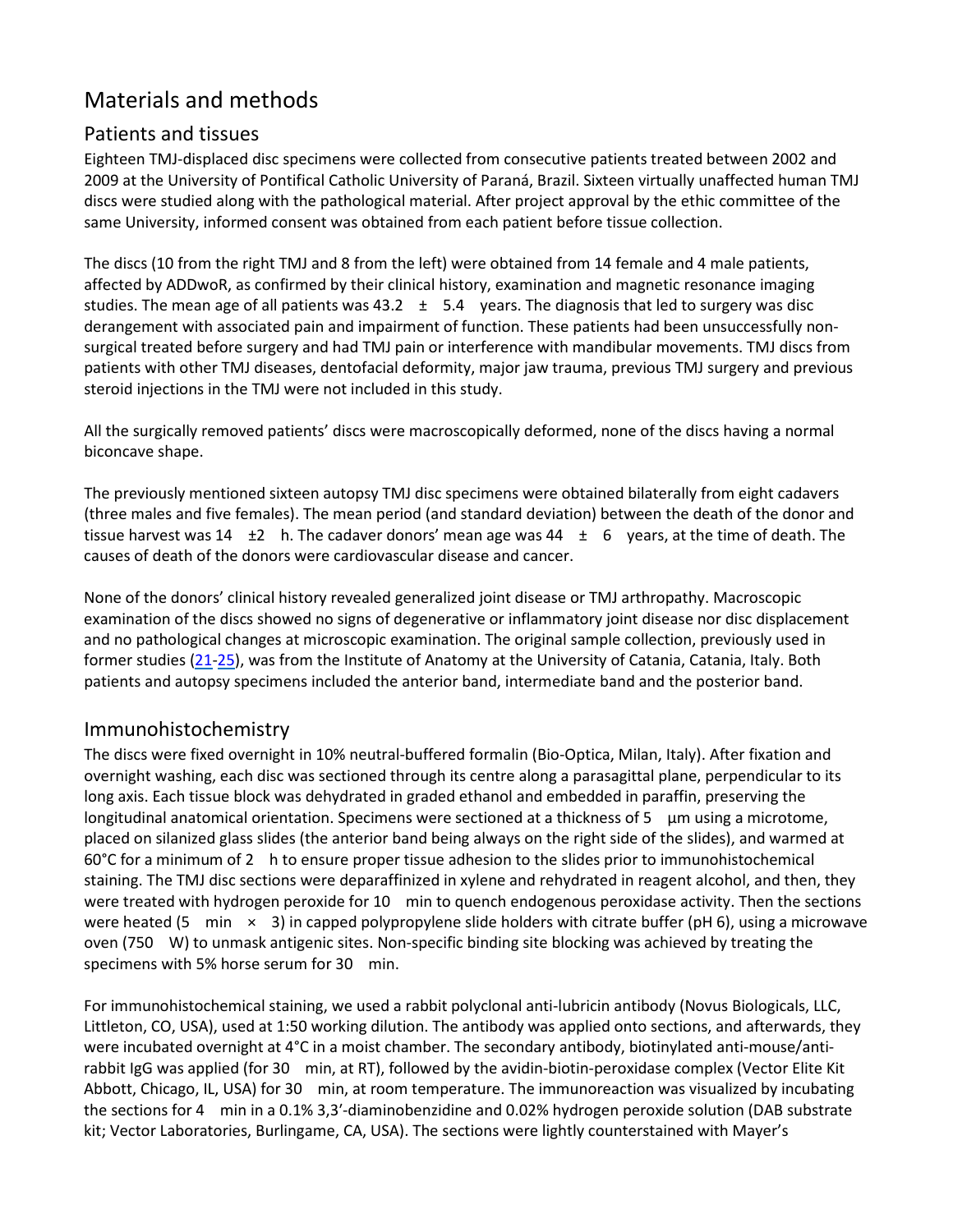haematoxylin (Histolab Products AB, Goteborg, Sweden) and finally mounted in GVA mount (Zymed Laboratories Inc., San Francisco, CA, USA).

#### Evaluation of immunohistochemistry

The lubricin-staining status was identified as either negative or positive. The percentage of lubricin immunopositive cells (extent score  $=$  ES) was independently evaluated and scored as a percentage of the final number of 100 cells in four categories:  $0 = <5\%$ ;  $1 = 6-30\%$ ;  $2 = 31-50\%$ ;  $3 = >51-75\%$  and 4 = >76–100%. Counting was performed at ×200 magnification. Positive staining was defined as the presence of a brown detection chromogen on the edge of the haematoxylin-stained cell nucleus, distributed within the cytoplasm, or in the immediate lacunar/pericellular space. We also graded the lubricin staining of the disc ECM according to 0 to ++++ scale with the arbitrary cut-offs:  $0 =$  none;  $+ =$  up to 25% of the area;  $++ = 26-$ 50% of the area;  $+++ = 51-75%$  of the area and  $+++ = 76-100%$  of the area at  $\times$ 200 magnification. Three different TMJ disc tissue compartments were analysed, namely the central region (i.e. the inner portion) of the disc and the temporal (superior) and condylar (inferior) disc surfaces.

#### Positive and negative controls

Positive and negative controls were performed to test the specific reaction of primary antibodies used in this study at a protein level. For positive control testing, the sections from bovine calf stifle joint underwent an immunoperoxidase process  $(17)$ . The positive immunolabelling for lubricin was both perinuclear and cytoplasmic. For negative control testing, sections of TMJ displaced discs were randomly drawn from degenerated disc samples. These were then treated with normal rabbit serum instead of the specific antibodies.

#### Histopathological degeneration grading score

One of three sections for each disc was stained with haematoxylin & eosin (H&E), to assign a histopathological degeneration score. Briefly, this score takes into account pathological disc tissue transformation, i.e. collagen bundles, non-specific degenerative changes and the presence of blood vessels. This grading system results in a score ranging from 0 up to 8 for heavily degenerated disc tissue [\(26\)](https://onlinelibrary.wiley.com/doi/full/10.1111/j.1600-0714.2011.01012.x#b26).

#### Statistical analysis

Mean values and standard deviations were obtained for the ES and ECM staining of three disc portions examined in each sample. Data were further analysed using Mann–Whitney *U*-tests to evaluate any significant statistical difference, both for pathological and for normal discs. Comparisons were made based on the anatomical region of the disc, i.e. central portion, as well as superior and inferior disc surfaces. The nonparametric Spearman rank correlation test was used to obtain the correlation coefficient between the lubricin staining of the extracellular matrix and the percentage of cells staining for lubricin. *P*-values of <0.05 were considered statistically significant. All data were analysed with the SPSS program (SPSS<sup>®</sup> release 16.0; SPSS, Chicago, IL, USA).

#### Results

All TMJ patients had been unsuccessfully treated with other, various, interventions, for at least 6 months before surgery. Diseased TMJ disc sections, stained with haematoxylin (routine staining), showed a different severity of morphological damage, ranging from an altered collagen bundles architecture to the fragmentation of collagen bundles. A decrease in cellularity was appreciated too, in the more damaged discs. In contrast, the control discs showed a preservation of multidirectional collagen bundles; predominately fibrocyte-like cell populations with few chondrocyte-like cell aggregates; absence of clefts and/or fraying.

The average TMJ disc degeneration score of our TMJ ADDwoR disc sample was  $3.52 \pm 1.17$ .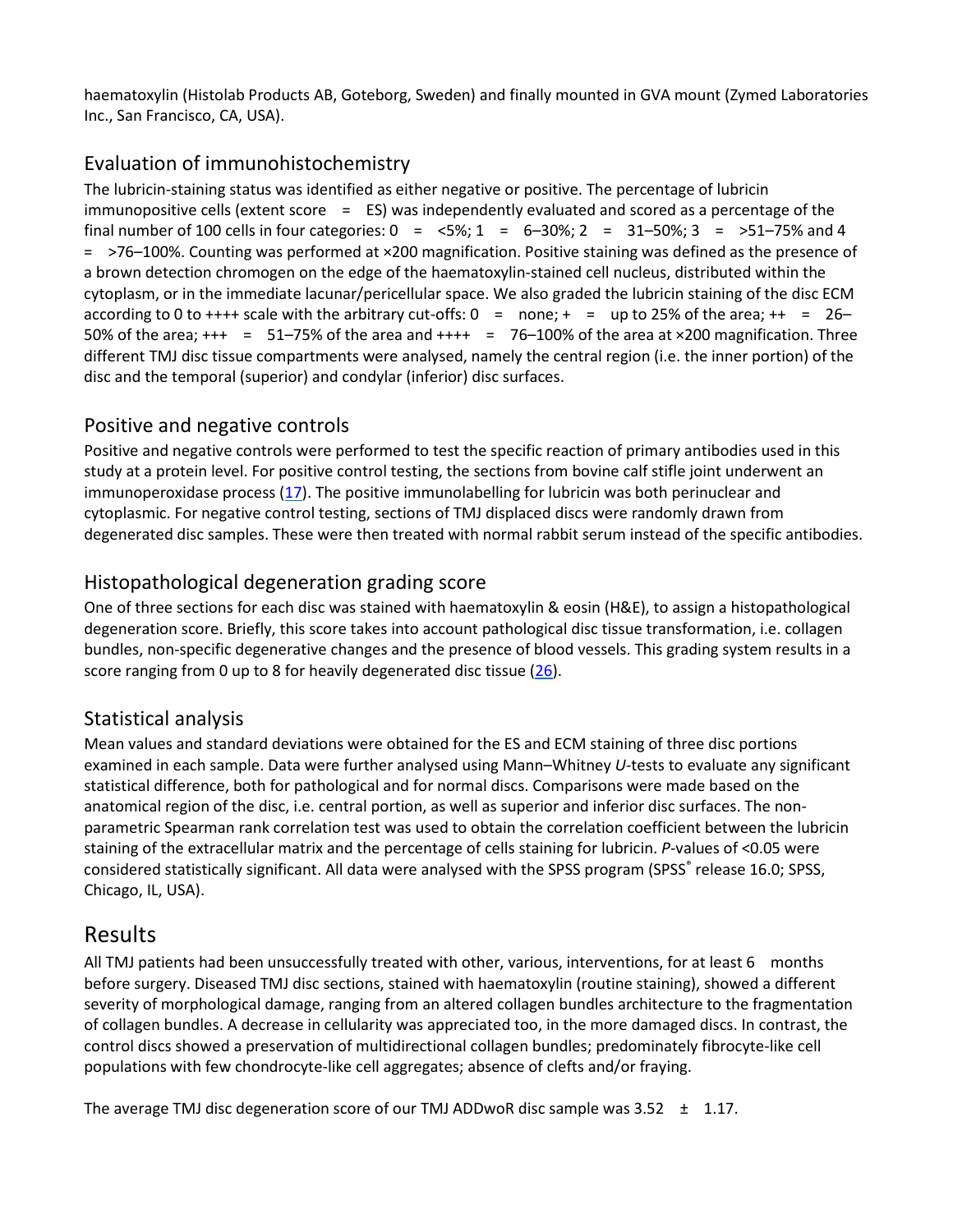Every TMJ disc sections, from pathological and control samples, displayed lubricin-positive immunohistochemical staining, although to a different extent. Lubricin staining within the TMJ disc cells was ubiquitous and appreciated in fibroblast-like cells, fibrochondrocytes or chondrocyte-like cells. In almost all cells, immunostaining was cytoplasmic or pericellular in nature [\(Fig.](https://onlinelibrary.wiley.com/doi/full/10.1111/j.1600-0714.2011.01012.x#f1) 1). Percentage of immunostained surface disc cells was the same (ES = 4) in both control and ADDwoR cells, being this data not statistically significant (*P* > 0.05). In the two samples, no statistically significant difference ( $P > 0.05$ ) was obtained when comparing cell immunolabelling at the superior and inferior disc surfaces between. On the other hand, in the inner portion of the disc, the percentage of immunolabelled cells was statistically significant different (*P* < 0.05) between the two samples. In pathological specimens, the percentage of lubricin-stained cells was very high with an ES of 4 being cells immunostained in almost all of the cases [\(Fig.](https://onlinelibrary.wiley.com/doi/full/10.1111/j.1600-0714.2011.01012.x#f2) 2). In control specimens, this percentage was lower with an ES of 2, thus no more of 50% of cells were immunolabelled in each field. In fact, not every cell was immunolabelled by lubricin antibody, in the inner portion of the discs [\(Table](https://onlinelibrary.wiley.com/doi/full/10.1111/j.1600-0714.2011.01012.x#t1) 1).



#### **Figure 1**

Control temporomandibular joint (TMJ) disc specimen. Lubricin staining evidenced by brown chromogen in the different cell phenotypes of TMJ disc, fibroblast-like cells (f) and chondrocyte-like cells (c). Chromogen deposition appears granular (empty arrow) or band-like (arrow) at and/or between adjacent collagen bundles. Bar 50×.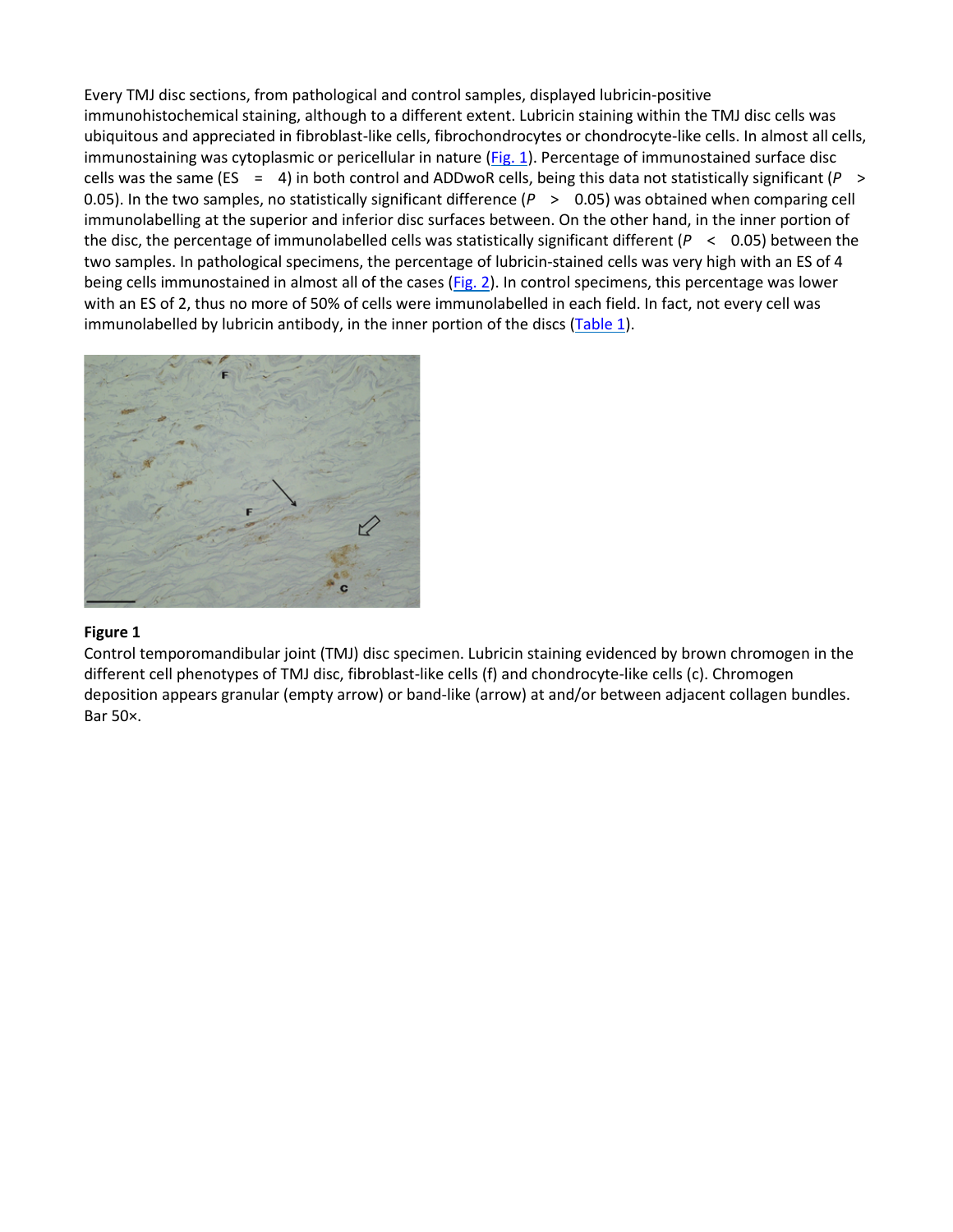

#### **Figure 2**

Immunohistochemical staining of human control temporomandibular joint (TMJ) disc (A) and TMJ disc affected by ADDwoR (B). Extracellular matrix is much more heavily stained in diseased disc specimen. Bar 100×.

| Table 1. Extent score and extracellular matrix immunostaining for lubricin in normal temporomandibular joint |
|--------------------------------------------------------------------------------------------------------------|
| (TMJ) disc and anterior disc displacement without reduction (ADDwoR)                                         |

|                     | Number of<br>specimens | ES at the disc<br>surfaces | ES at the disc<br>inner portion | <b>ECM</b> staining at<br>the disc surfaces | <b>ECM staining at the</b><br>disc inner portion |
|---------------------|------------------------|----------------------------|---------------------------------|---------------------------------------------|--------------------------------------------------|
| Normal TMJ<br>discs | 16                     |                            |                                 | $+ + + +$                                   |                                                  |
| ADDwoR<br>TMJ disc  | 18                     | 4                          | 4                               | $+ + + +$                                   | $++(12$ discs of 18)<br>$++ (6$ discs of 18)     |

Extent score (ES) = percentage of lubricin immunolabelled cells:  $0 = <5\%$ ;  $1 = 6-30\%$ ;  $2 = 31-50\%$ ; 3  $=$  >51–75% and 4 = >76–100%. Lubricin staining of the disc extracellular matrix (ECM): 0 = none; + = up to 25% of the area;  $++ = 26-50$ % of the area;  $++ = 51-75$ % of the area and  $++++ = 76-100$ %.

Within the ECM of discs, lubricin immunolabelling was observed in every disc specimen, although to a different extent, according to the disc region [\(Figs](https://onlinelibrary.wiley.com/doi/full/10.1111/j.1600-0714.2011.01012.x#f1%20#f2%20#f3)  $1-3$ ). ECM at the disc surfaces of both pathological [\(Fig.](https://onlinelibrary.wiley.com/doi/full/10.1111/j.1600-0714.2011.01012.x#f3) 3) and normal specimens was very heavily stained (++++) by lubricin antibody. On the contrary in the inner portion, ADDwoR discs were moderately immunolabelled in some instances, but a faint (+) or high immunostaining (+++) was also appreciated in few other specimens [\(Fig.](https://onlinelibrary.wiley.com/doi/full/10.1111/j.1600-0714.2011.01012.x#f2) 2). In control disc specimens, at the same topographical area, it was always observed a faint staining (+). This ECM staining was particularly noted at the interface of collagen fibre bundles, and it was characterized by intense chromogen deposition that appeared granular or band-like at and/or between adjacent collagen bundles [\(Fig.](https://onlinelibrary.wiley.com/doi/full/10.1111/j.1600-0714.2011.01012.x#f1) 1) [\(Table](https://onlinelibrary.wiley.com/doi/full/10.1111/j.1600-0714.2011.01012.x#t1) 1). Newly formed vessels and areas of chondroid metaplasia were heavily immunostained by lubricin antibody (Fig. [4A,B\)](https://onlinelibrary.wiley.com/doi/full/10.1111/j.1600-0714.2011.01012.x#f4).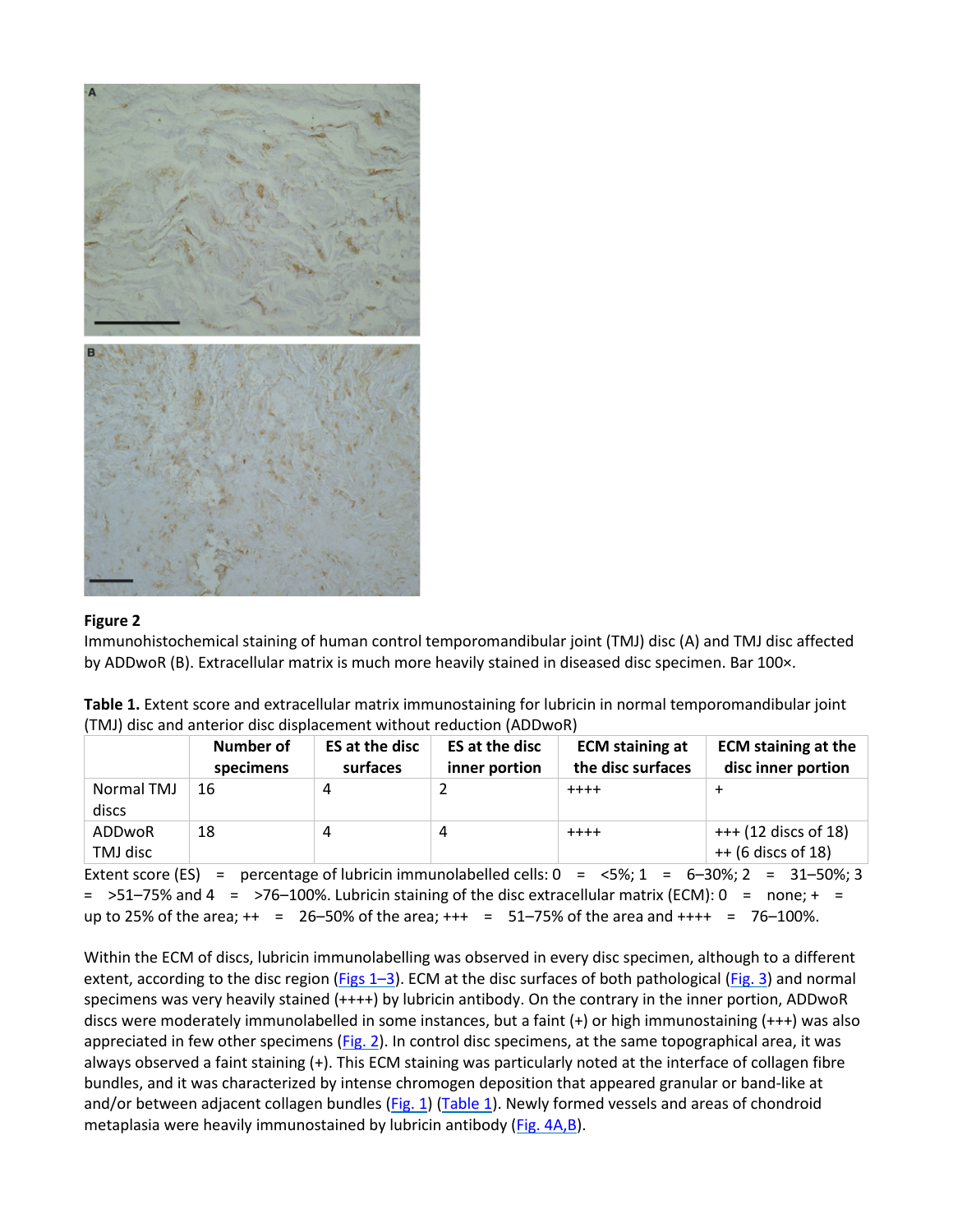

#### **Figure 3**

Lubricin staining on disc surface. On the disc surface, both cells and extracellular matrix are immunolabelled by lubricin antibodies. Bar 200×.



#### **Figure 4**

Diseased disc specimen from temporomandibular joint. Lubricin is immunohistochemically detected in newly formed blood vessels (V) inside the disc (A) and in area of chondroid (C) metaplasia (B). Bar 100×.

Both the ES and ECM staining were not statistically correlated to the TMJ degeneration score according to the Spearman's rank correlation coefficient.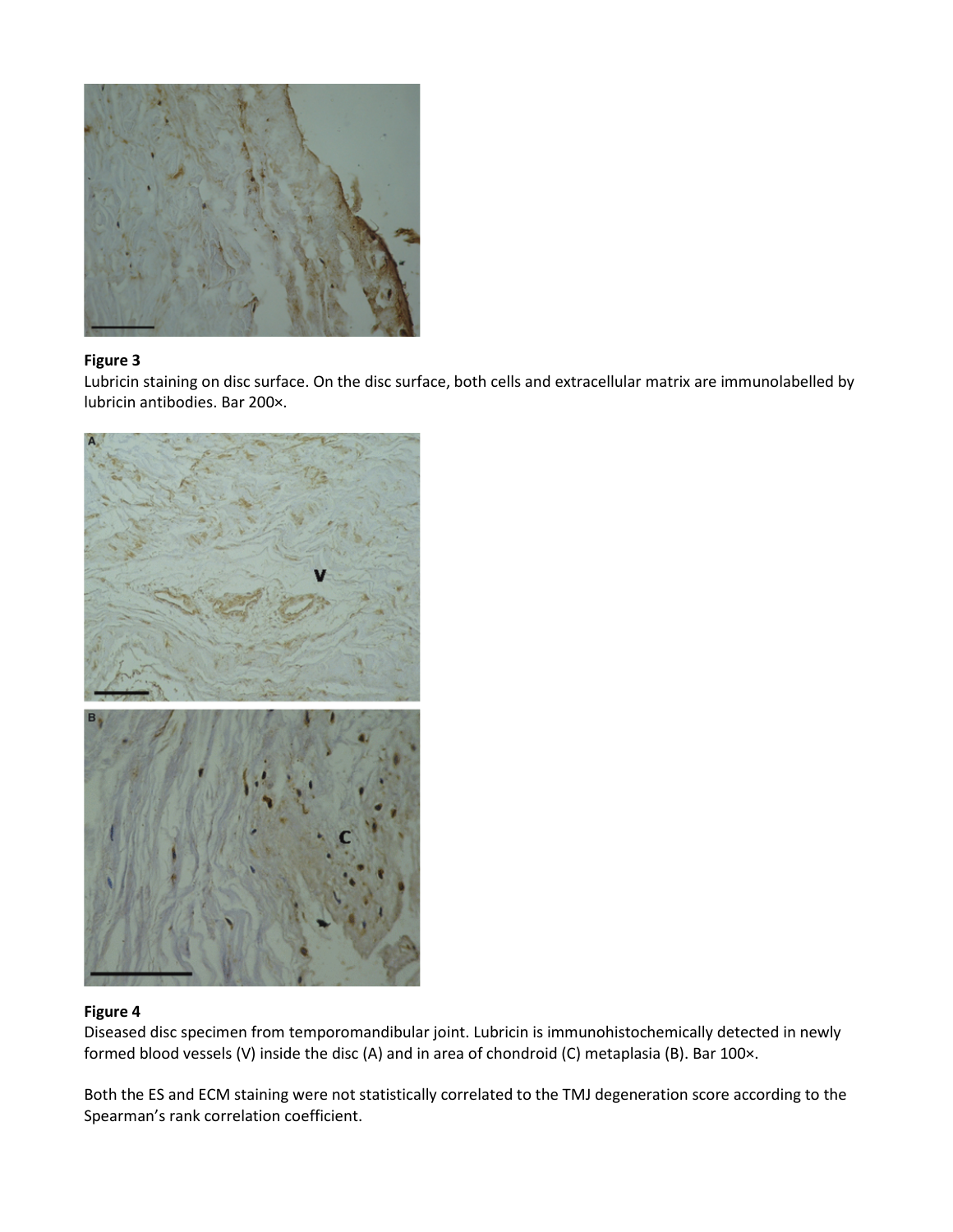No chromogen was detected in any of the 20 negative control disc sections.

### Discussion

In fact, optimal functionality of synovial joints depends on maintaining extremely low coefficients of friction. In this respect, lubricin acts as a vital counteragent against aberrant protein and/or cellular adhesion, infiltration and overproliferation and serves as a critical boundary lubricant between opposing articular surfaces [\(12,](https://onlinelibrary.wiley.com/doi/full/10.1111/j.1600-0714.2011.01012.x#b12) [13,](https://onlinelibrary.wiley.com/doi/full/10.1111/j.1600-0714.2011.01012.x#b13) [27,](https://onlinelibrary.wiley.com/doi/full/10.1111/j.1600-0714.2011.01012.x#b27) [28\)](https://onlinelibrary.wiley.com/doi/full/10.1111/j.1600-0714.2011.01012.x#b28), in such a way that alterations in its metabolism may profoundly impact joint function. A recent study has shown that lubricin expression may vary with health and disease, and it is involved in joint osteoarthritis [\(29\)](https://onlinelibrary.wiley.com/doi/full/10.1111/j.1600-0714.2011.01012.x#b29). Several investigations have been carried out on joints [\(12,](https://onlinelibrary.wiley.com/doi/full/10.1111/j.1600-0714.2011.01012.x#b12) [16,](https://onlinelibrary.wiley.com/doi/full/10.1111/j.1600-0714.2011.01012.x#b16) [18,](https://onlinelibrary.wiley.com/doi/full/10.1111/j.1600-0714.2011.01012.x#b18) [30\)](https://onlinelibrary.wiley.com/doi/full/10.1111/j.1600-0714.2011.01012.x#b30) other than TMJ, and to the authors' knowledge, this is the first report regarding the presence of lubricin in human TMJ discs affected by ADDwoR.

Data from this study demonstrated that lubricin is significantly overexpressed at a protein level in cells of the inner portion of the discs affected by ADDwoR respect to the control specimen. Differences in lubricin immunostaining, although not statistically significant, were detected also for ECM; in fact, lubricin immunolabelling in some instances was more heavily expressed in TMJ with ADDwoR. The presence of lubricin in the extracellular matrix suggests a lubricin release from disc cells, diffusing through the tissue. This overexpression of lubricin in macroscopically deformed TMJ disc affected by ADDwoR may be explained both by mechanical and by biochemical factors. In ID with ADDwoR, the disc is permanently displaced or dislocated remaining in an incorrect position, and the jaw's range of motion is limited  $(2, 3)$  $(2, 3)$ , meanwhile several cytokines are released in TMJ disc synovial fluid (SF) and tissue. In this respect, numerous investigations have demonstrated that different load conditions may alter disc cell biosynthesis of a variety of molecules, and several studies in other musculoskeletal tissues support that lubricin expression can be regulated by mechanical stimuli [\(31\)](https://onlinelibrary.wiley.com/doi/full/10.1111/j.1600-0714.2011.01012.x#b31). Accordingly, it has been reported that lubricin is expressed by chondrocytes from the superficial zone of cartilage, because the cells are subjected to more shear force than those in the deeper zones. Furthermore, lubricin has been detected, also, in load-bearing regions of meniscus  $(17)$ .

Lubricin biosynthesis varies also in response to growth factors and cytokines. It has been assumed that the proinflammatory cytokines initiate a cascade of events that lead to a decrease in joint lubrication and an increase in joint damage. Although, later the lubricin levels eventually return to normal or they are even upregulated, ongoing damage has been initiated [\(32\)](https://onlinelibrary.wiley.com/doi/full/10.1111/j.1600-0714.2011.01012.x#b32). However, it has also been demonstrated that lubricin expression is downregulated by pro-inflammatory cytokines, such as interleukin-1 beta, interleukin-6 and tumour necrosis factor alpha [\(32\)](https://onlinelibrary.wiley.com/doi/full/10.1111/j.1600-0714.2011.01012.x#b32). On the contrary, transforming growth factor beta increased lubricin synthesis, secretion and cartilage boundary association. Therefore, a dysregulation of lubricin metabolism, under the influence of elevated cytokine concentrations in diseased or damaged joints, might thereby lead to lubrication changes and loss-of-function [\(27\)](https://onlinelibrary.wiley.com/doi/full/10.1111/j.1600-0714.2011.01012.x#b27). The overexpression of lubricin at an immunohistochemical level, detected in our sample of ADDwoR TMJ discs, corroborates previous findings obtained in long-standing joint injury. In fact, it has been reported that following injury [\(32\)](https://onlinelibrary.wiley.com/doi/full/10.1111/j.1600-0714.2011.01012.x#b32) in the SF of injured joints, lubricin levels were significantly lower compared with the contralateral joints at the early stage following injury, but normal lubricin levels were approached within 12 months, and a significant increase in the lubricin concentration with time post-injury was recorded later [\(32\)](https://onlinelibrary.wiley.com/doi/full/10.1111/j.1600-0714.2011.01012.x#b32). The lack of any correlation between the extent of lubricin staining of the TMJ disc cell and extracellular matrix with ADDwoR and the histopathological score obtained in our sample is in accordance with previous findings, which reported that the extent of lubricin present in the intervertebral disc extracellular matrix and native disc cells was independent of the Thompson grade  $(33)$ .

Thus, according to our findings, a long-standing TMJ disc injury affects lubricin expression in the TMJ disc tissue and not its surfaces; moreover, lubricin immunostaining is not correlated to TMJ disc histopathological changes.

Understanding the factors that may lead to, or result from, disc displacement is essential not only to permit the choice of optimal treatment but also to develop preventive treatment modalities  $(6)$ . The fact that lubricin is constitutively expressed in TMJ disc and it is overexpressed during long-standing disease deservers further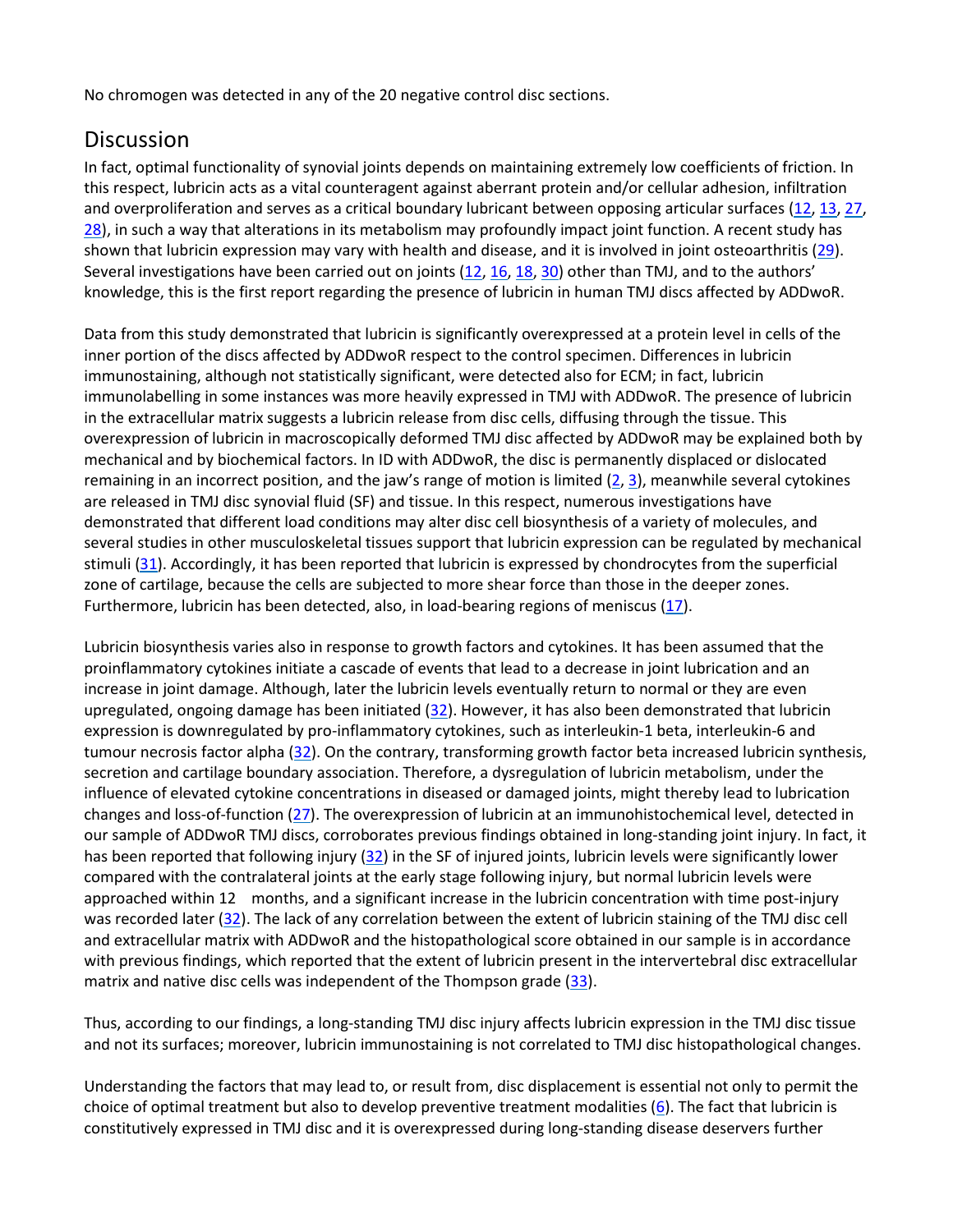studies to correlate its expression to the time of disease onset and cytokine expression to choose the proper kind of treatment.

New therapeutic perspectives, in fact, are going to be opened, for joints other than TMJ, that could be beneficial in the treatment of TMJ diseases, at least at the early beginning of disease [\(15,](https://onlinelibrary.wiley.com/doi/full/10.1111/j.1600-0714.2011.01012.x#b15) [34-](https://onlinelibrary.wiley.com/doi/full/10.1111/j.1600-0714.2011.01012.x#b34)[36\)](https://onlinelibrary.wiley.com/doi/full/10.1111/j.1600-0714.2011.01012.x#b36). These strategies consist of rescuing lubricin dysfunction. Moreover, the capacity for recombinant lubricin to effectively bind to and lubricate articular cartilage surfaces suggests therapeutic implications for the delivery of applicable biolubricant formulations.

#### References

- 1. Wilkes, CH. Internal derangements of the temporomandibular joint. Pathological variations. *Arch Otolaryngol Head Neck Surg* 1989; 115: 469– 77.
- 2. Nebbe, B, Major, PW. Prevalence of TMJ disc displacement in a pre-orthodontic adolescent sample. *Angle Orthod* 2000; 70: 454– 63.
- 3. Sato, S, Goto, S, Kawamura, H, Motegi, K. The natural course of nonreducing disc displacement of the TMJ: relationship of clinical findings at initial visit to outcome after 12 months without treatment. *J Orofac Pain* 1997; 11: 315– 20.
- 4. Hall, HD, Werther, JR, Gibbs, SJ. The mechanism of disc displacement. *J Oral Maxillofac Surg* 2001; 59: 961–  $2<sub>1</sub>$
- 5. Limchaichana, N, Nilsson, H, Ekberg, EC, Nilner, M, Petersson, A. Clinical diagnoses and MRI findings in patients with TMD pain. *J Oral Rehabil* 2007; 34: 237– 45.
- 6. Nitzan, DW. The process of lubrication impairment and its involvement in temporomandibular joint disc displacement: a theoretical concept. *J Oral Maxillofac Surg* 2001; 59: 36– 45.
- 7. Shibuya, T, Kino, K, Sugisaki, M, *et al.* Comparison of occlusal discomfort in patients with temporomandibular disorders between myofascial pain and disc displacement. *J Med Dent Sci* 2009; 56: 139– 47.
- 8. Taskaya-Yilmaz, N, Ceylan, G, Incesu, L, Muglali, M. A possible etiology of the internal derangement of the temporomandibular joint based on the MRI observations of the lateral pterygoid muscle. *Surg Radiol Anat* 2005; 27: 19– 24.
- 9. Bauss, O, Sadat-Khonsari, R, Fenske, C, Engelke, W, Schwestka-Polly, R. Temporomandibular joint dysfunction in Marfan syndrome. *Oral Surg Oral Med Oral Pathol Oral Radiol Endod* 2004; 97: 592– 8.
- 10. Emshoff, R, Brandlmaier, I, Bertram, S, Rudisch, A. Risk factors for temporomandibular joint pain in patients with disc displacement without reduction - a magnetic resonance imaging study. *J Oral Rehabil* 2003; 30: 537– 43.
- 11. Tanaka, E, Detamore, MS, Tanimoto, K, Kawai, N. Lubrication of the temporomandibular joint. *Ann Biomed Eng* 2008; 36: 14– 29.
- 12. Jay, GD, Torres, JR, Warman, ML, Laderer, MC, Breuer, KS. The role of lubricin in the mechanical behavior of synovial fluid. *Proc Natl Acad Sci USA* 2007; 104: 6194– 9.
- 13. Klein, J. Molecular mechanisms of synovial joint lubrication. *Proc Inst Mech Eng Part J: J Eng Tribol* 2006; 220: 691– 710.
- 14. Nugent-Derfus, GE, Chan, AH, Schumacher, BL, Sah, RL. PRG4 exchange between the articular cartilage surface and synovial fluid. *J Orthop Res* 2007; 25: 1269– 76.
- 15. Ohno, S, Schmid, T, Tanne, Y, *et al.* Expression of superficial zone protein in mandibular condyle cartilage. *Osteoarthritis Cartilage* 2006; 14: 807– 13.
- 16. Funakoshi, T, Schmid, T, Hsu, HP, Spector, M. Lubricin distribution in the goat infraspinatus tendon: a basis for interfascicular lubrication. *J Bone Joint Surg Am* 2008; 90: 803– 14.
- 17. Schumacher, BL, Schmidt, TA, Voegtline, MS, Chen, AC, Sah, RL. Proteoglycan 4 (PRG4) synthesis and immunolocalization in bovine meniscus. *J Orthop Res* 2005; 23: 562– 8.
- 18. Shine, KM, Spector, M. The presence and distribution of lubricin in the caprine intervertebral disc. *J Orthop Res* 2008; 26: 1398– 406.